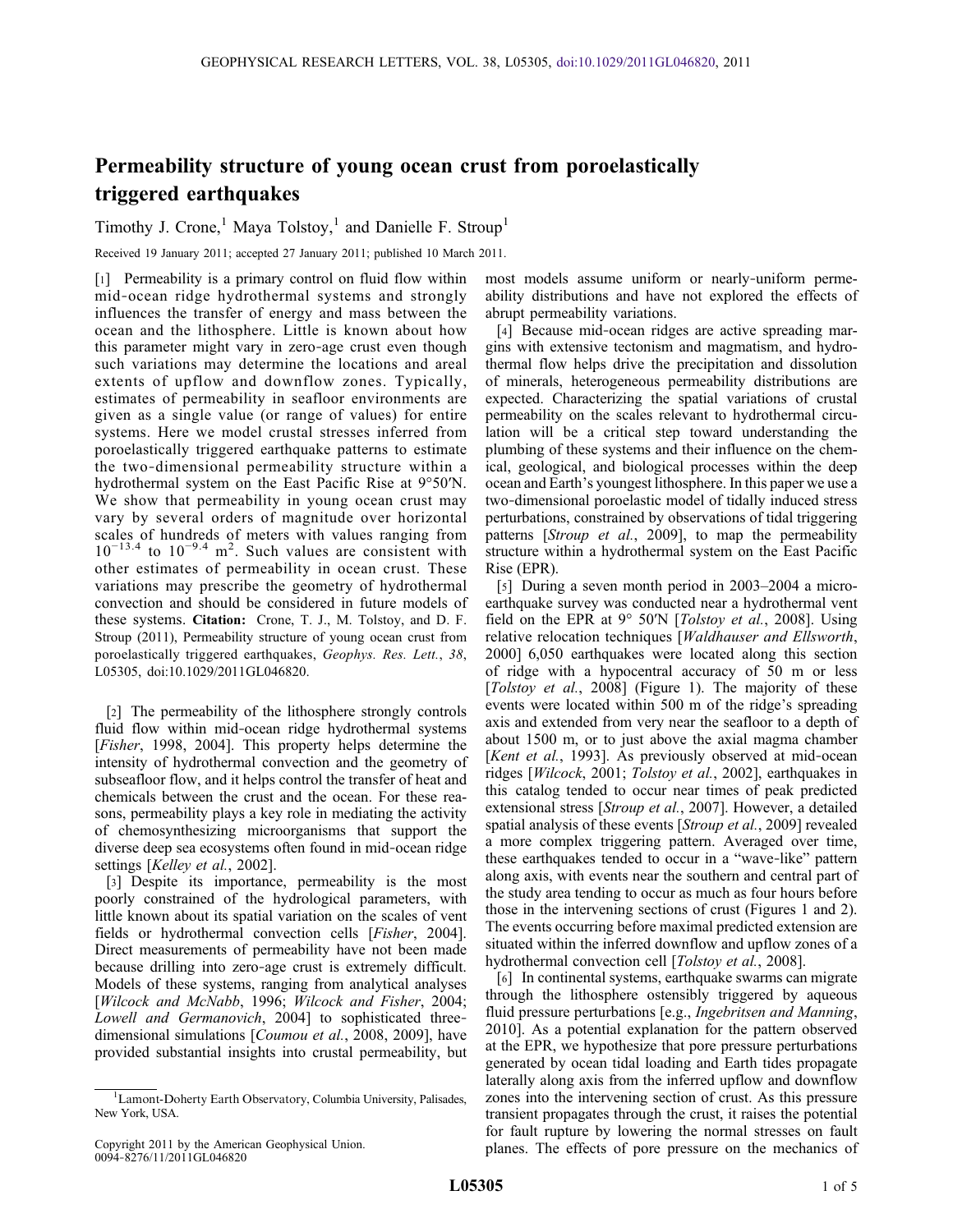

Figure 1. Map showing the epicenters of the 6,050 double difference relocated earthquakes used in this study and the locations of the ocean bottom seismometers. Each dot marking each event epicenter has been colored according to the average phase (relative to predicted maximal extension) of all events within a 100‐m radius in plan view. The colors thus represent a vertically averaged phase.

faulting is well studied [*Beeler et al.*, 2000; *Scholz*, 2002; Shapiro et al., 2003], and although the process is complex, increases in pore pressure generally favor induced seismicity regardless of fracture orientation [Scholz, 2002]. Pore pressure gradients that drive the diffusion of along‐axis pressure perturbations can be generated by variations in crustal permeability that allow pressure changes at the seafloor to enter the lithosphere at different rates and travel to different depths over a tidal cycle.

[7] To test this hypothesis and estimate the required permeability structure, we developed a two-dimensional poroelastic model to predict the relative phases of extensional stress maxima within a fluid saturated crust subjected to Earth tides and ocean tidal loading [Crone and Wilcock, 2005]. The model domain (Figure 3) represents a 3200‐m along‐axis section of crust from the seafloor to a depth of 1500 m. The model medium is assigned elastic properties typical of zero‐age seismic layer 2B lithosphere and a porosity of 5% [Crone and Wilcock, 2005; Stroup et al., 2009]. The model is isothermal  $(0^{\circ}C)$  with the fluid assigned a viscosity of pure water [Holzbecher, 1998] and a density and bulk modulus of 3.2 wt% NaCl-H<sub>2</sub>O solution [Anderko and Pitzer, 1993; Pitzer et al., 1984]. The model is forced with a time‐dependent fluid load on the top boundary to simulate ocean tidal loading. It is forced with a time‐ dependent solid load on one side boundary to simulate Earth tides, as these forces generate strains that are predominantly horizontal near the seafloor. We allow the ocean tidal loading stress to lag the Earth tide stress by 158 degrees, the value predicted by global tide models for this area [Matsumoto et al., 2000; Stroup et al., 2007]. The sides of the domain are symmetry boundaries and the bottom is

closed to flow because a melt lens located just below 1500 m likely defines the base of the hydrothermal system along this section of the ridge [Kent et al., 1993]. Because strong horizontal pressure gradients are not generated near the side boundaries, the choice of closed side boundaries does not significantly affect our results.

[8] We used forward modeling and a genetic algorithm technique [Goldberg, 1989] to find the permeability distribution that minimized the difference (i.e. the sum of the residuals where model and data overlap) between the modeled extensional stresses and the extensional stresses inferred from the triggering pattern (Figure 2). The minimization process proceeded in four stages: it started with a course grid of eight 400‐m wide vertical permeability zones, and progressed to a finer grid of 64 50‐m wide zones by doubling the number and halving the width of zones after each stage. The permeability within each zone was allowed to range between  $10^{-16} - 10^{-8}$  m<sup>2</sup>. Resulting populations from each stage were interpolated onto a finer grid and used to seed the populations of subsequent stages. This approach allowed us to compute solutions with large numbers of individuals in the early stages to adequately sample the solution domain, and focus on solution refinement in the later stages as the computational cost of obtaining solutions increased. Because the residual sum function was relatively flat near the minimum, we repeated this proce-



Figure 2. (a) Colored contours of the mean phase of the closest 100 earthquakes to each grid cell using a three‐ dimensional search radius [Stroup et al., 2009], and (b) the data projected onto the along‐axis dimension. Areas with low earthquake density in Figure 2a are colored white, gray dots indicate the locations of the 6,050 microearthquakes projected onto this plane, and red stars mark the locations of high temperature hydrothermal vents when these data were collected. (Vent locations are available through the Ridge 2000 Data Portal at http://www.marine‐ geo.org/portals/ridge2000.) A downflow zone (marked by arrows) is inferred near 9°49.3′N where earthquakes occur very near the seafloor [*Tolstoy et al.*, 2008], and an upflow zone is presumed to exist beneath the hydrothermal vents. The wave-like pattern suggests that pore pressure perturbations travel along axis on each tidal cycle leading to enhanced triggering in different parts of the crust at different phases of the tide.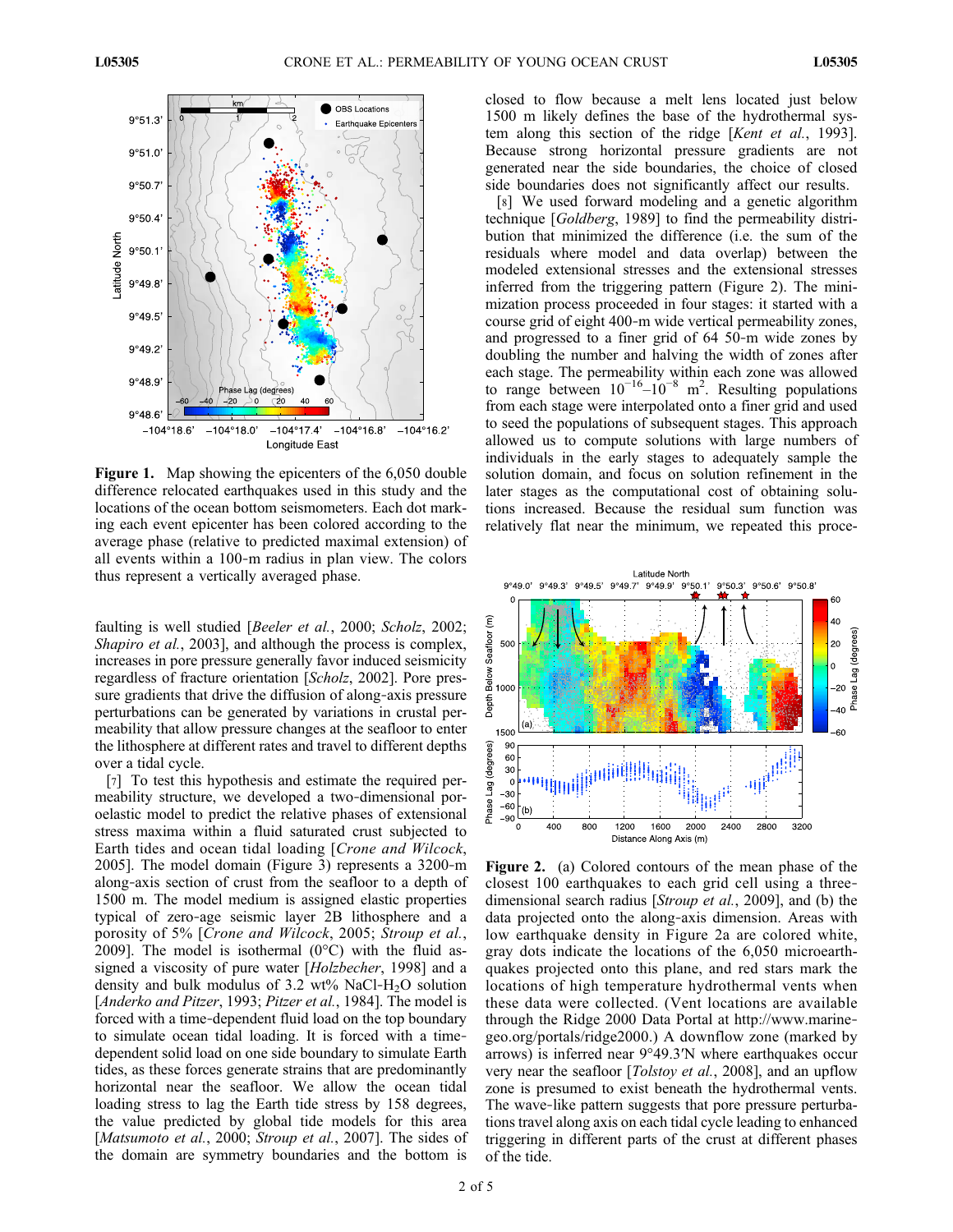

Figure 3. Model geometry and boundary conditions used in this study. The poroelastic model domain is closed to fluid flow on the bottom and side boundaries, and open to flow across the top boundary, which represents the seafloor. The right‐hand side boundary is forced with a sinusoidal solid stress with a period of 12 hours to simulate the effects of the solid Earth tide. The top boundary is forced with a sinusoidal fluid stress function with a similar period (lagging the Earth tide by 158 degrees) to simulate the effects of ocean tides. No boundary sustains any shear stresses. The elastic properties of the medium are assigned values that are typical of seismic layer 2B [Crone and Wilcock, 2005; Stroup et al., 2009]. For the finest resolution model runs, the poroelastic medium is divided into 64 vertical slices (gray lines), each of which can be assigned a different permeability value. We use a genetic algorithm minimization scheme to find the permeability distribution that minimizes the difference between the modeled extensional stress phases (Figure 4) and the inferred stresses from earthquake triggering (Figure 2).

dure 32 times to obtain a rough estimate of the uncertainty of our permeability solution.

[9] Figure 4 shows the results from this modeling procedure. Here we plot the average of the 32 best permeability distributions, contours of the resulting phases of maximal extensional stress, and horizontal cross‐sections of the phases projected onto the along‐axis dimension for comparison with the data from Figure 2. Error bars on the permeability distribution indicate the standard deviation of the permeability at each node from the 32 minimization runs. About two‐thirds of the values in the permeability distribution are near  $10^{-12}$  m<sup>2</sup>. However two sections have significantly higher permeability values. One section located about 400–700 m along axis has values that are near 10−11.5 m2 , and another located about 2100–2500 m has values near  $10^{-10}$  m<sup>2</sup>. Another section near the right-hand side boundary has values that are lower, with a minimum of about  $10^{-13.5}$  m<sup>2</sup>. The baseline permeability of about  $10^{-12}$  m<sup>2</sup> is similar to (and bracketed by) values that have been predicted for hydrothermal systems using analytical models constrained by heat flow data [Wilcock and Fisher, 2004; Lowell and Germanovich, 2004], models of flow rate perturbations generated by earthquake swarms [Crone et al., 2010], and measurements and models in ridge flank systems [Becker and Fisher, 2008; Fisher et al., 2008; Hutnak et al., 2006]. Permeabilities in off‐axis basement measured over very large spatial scales have been estimated to be as high as  $1.7 \times 10^{-10}$  m<sup>2</sup> [Davis et al., 2000], a value similar to the highest permeability predicted by our model.

[10] In our model, this pattern in the timing of maximal extensional stress is generated by the Earth and ocean tidal



Figure 4. (a) Colored contours of the relative phases of modeled extensional stress maxima, (b) several horizontal cross sections of the data from the lower two‐thirds of the model domain projected onto the along‐axis dimension (blue dots) along with the earthquake triggering phases from Figure 2b (gray dots), and (c) the along‐axis permeability distribution that generated the best fit between the model and the data. The standard deviation of the residuals (where model and data overlap) is 15 degrees.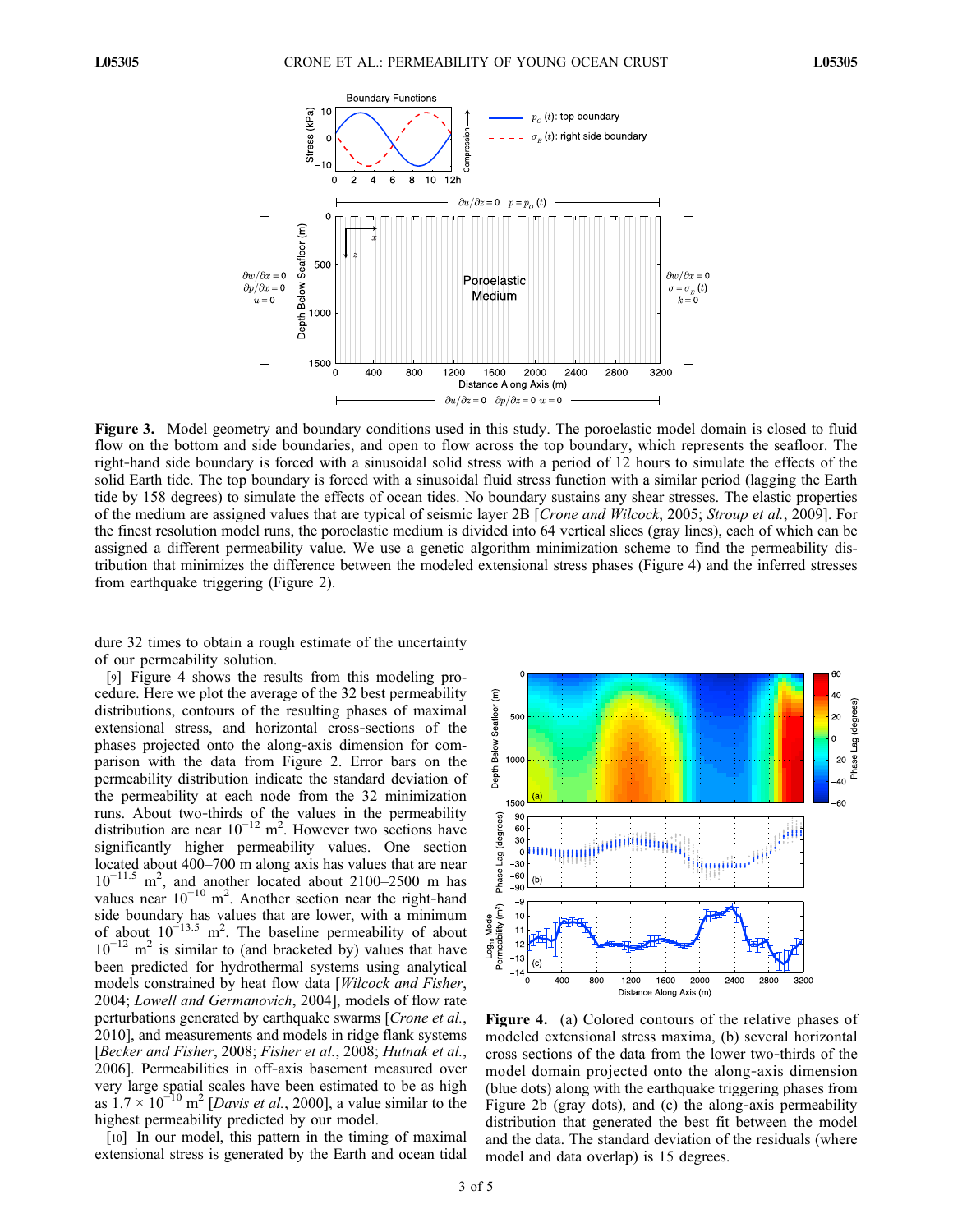forces through an interplay between the loading stresses and the fluid pressures which are strongly influenced by the permeability structure. At the beginning of each tidal cycle, as the ocean tide rises and compresses the poroelastic medium, fluid flows into the model from the top boundary, with more fluid flowing into the domain where the permeability is elevated. At nearly the same time, Earth tide stresses are acting to bring the system into extension. Where fluid pressures are greatest (i.e. within the high permeability zones), maximal extension is reached first. As fluids flow into lower permeability crust, maximal extension is achieved later in the cycle. With the permeability distribution shown in Figure 4c, the resulting stress pattern is similar to the inferred stresses from the triggering pattern in Figure 2.

[11] This model can only generate large differential phase lags to match the earthquake data when the ocean tidal loading and Earth tide stress functions (Figure 3) have similar magnitudes (i.e. within about 25% of one another). The global tide model we use [Matsumoto et al., 2000] provides estimates of both phase and magnitude of these forcing functions, and because the EPR at 9°50′N is near an amphidromic point where ocean tides are small, the magnitude of the Earth tide stresses are predicted to be nearly twice that of the ocean loading stresses. However, although we have high confidence in the tide model's predictions of phase, we have lower confidence in its predictions of amplitude. The tide model's predictions are based on a radially‐symmetric reference Earth model, which is a reasonable approximation for many locations on and within the Earth. It is probably not a good approximation for the lithosphere at a fast spreading mid‐ocean ridge with a relatively shallow axial magma chamber and the presence of off-axis magma bodies [Kent] et al., 1993; Canales et al., 2008]. Our results suggest that near 9°50′N on the EPR, the relative magnitude of Earth tide stresses may be smaller than predicted by a radially‐symmetric reference Earth model, which is consistent with tilt measurements conducted in other ridge environments [Tolstoy et al., 1998]. A comprehensive geodetic survey of this section of the ridge using tilt meters and bottom pressure recorders may help resolve this issue.

[12] Our results illustrate how horizontal variations in permeability could contribute to the pattern of earthquake triggering observed at 9°50′N on the EPR. The predicted permeability variations are large and occur over relatively small distances, but they are within the range of modeled values from other studies as well as values measured in off‐ axis environments. Such large permeability variations may be generated by tectonic stresses associated with the fourth‐ order ridge crest discontinuity near 9°49.3′N [Haymon, 1996], and the geochemically and seismically defined discontinuity at 9°50.3′N [Tolstoy et al., 2008; Von Damm and Lilley, 2004]. That these high permeability zones appear to coincide with areas of inferred downflow and upflow suggests that the permeability structure may strongly affect the geometry of hydrothermal flow along this section of the ridge. Future modeling studies of hydrothermal processes at mid‐ocean ridges should consider the potential effects of large horizontal permeability variations in the lithosphere. These structural variations may ultimately control heat

transport, chemical processes, and biological productivity in the subseafloor.

[13] Acknowledgments. We thank Andrew Fisher and one anonymous reviewer for helpful reviews of this manuscript. This research was supported by the National Science Foundation under grants OCE-0928181, OCE‐0327283, OCE‐0649538, and OCE‐0732569.

## References

- Anderko, A., and K. S. Pitzer (1993), Equation of state representation of phase equilibria and volumetric properties of the system NaCl-H<sub>2</sub>O above 573 K, Geochim. Cosmochim. Acta, 57, 1657–1680.
- Becker, K., and A. T. Fisher (2008), Borehole packer tests at multiple depths resolve distinct hydrologic intervals in 3.5‐Ma upper oceanic crust on the eastern flank of Juan de Fuca Ridge, J. Geophys. Res., 113, B07105, doi:10.1029/2007JB005446.
- Beeler, N. M., R. W. Simpson, S. H. Hickman, and D. A. Lockner (2000), Poro fluid pressure, apparent friction, and coulomb failure, J. Geophys. Res., 105, 25,533–25,542.
- Canales, J., et al. (2008), Discovery of off‐axis melt lenses at the RIDGE‐ 2000 East Pacfic Rise integrated studies site, Eos Trans. AGU, 89(53), Fall Meet. Suppl., Abstract B21A‐0319.
- Coumou, D., T. Driesner, and C. A. Heinrich (2008), The structure and dynamics of mid-ocean ridge hydrothermal systems, Science, 321, 1825–1828.
- Coumou, D., T. Driesner, S. Geiger, A. Paluszny, and C. A. Heinrich (2009), High‐resolution three‐dimensional simulations of mid‐ocean ridge hydrothermal systems, J. Geophys. Res., 114, B07104, doi:10.1029/2008JB006121.
- Crone, T. J., and W. S. D. Wilcock (2005), Modeling the effects of tidal loading on mid‐ocean ridge hydrothermal systems, Geochem. Geophys. Geosyst., 6, Q07001, doi:10.1029/2004GC000905.
- Crone, T. J., W. S. D. Wilcock, and R. E. McDuff (2010), Flow rate perturbations in a black smoker hydrothermal vent in response to a midocean ridge earthquake swarm, Geochem. Geophys. Geosyst., 11, Q03012, doi:10.1029/2009GC002926.
- Davis, E. E., K. Wang, K. Becker, and R. E. Thomson (2000), Formation‐ scale hydraulic and mechanical properties of oceanic crust inferred from pore pressure response to periodic seafloor loading, J. Geophys. Res., 105, 13,423–13,435.
- Fisher, A. T. (1998), Permeability within basaltic oceanic crust, Rev. Geophys., 36(2), 143–182.
- Fisher, A. T. (2004), Rates of flow and patterns of fluid circulation, in Hydrogeology of the Oceanic Lithosphere, edited by E. E. Davis and H. Elderfield, pp. 339–377, Cambridge Univ. Press, Cambridge, U. K.
- Fisher, A. T., E. E. Davis, and K. Becker (2008), Borehole‐to‐borehole hydrologic response across 2.4 km in the upper oceanic crust: Implications for crustal-scale properties, J. Geophys. Res., 113, B07106, doi:10.1029/2007JB005447.
- Goldberg, D. E. (1989), Genetic Algorithms in Search Optimization and Machine Learning, Addison‐Wesley, Reading, Mass.
- Haymon, R. (1996), The response of ridge-crest hydrothermal systems to segmented, episodic magma supply, in Tectonic, Magmatic, Hydrothermal and Biological Segmentation of Mid‐Ocean Ridges, edited by C. J. MacLeod et al., Geol. Soc. Spec. Publ., 118, 157–168, doi:10.1144/GSL. SP.1996.118.01.09.
- Holzbecher, E. O. (1998), Modeling Density‐Driven Flow in Porous Media, Springer, Berlin.
- Hutnak, M., A. T. Fisher, L. Zühlsdorff, V. Spiess, P. Stauffer, and C. W. Gable (2006), Hydrothermal recharge and discharge guided by basement outcrops on 0.7–3.6 Ma seafloor east of the Juan de Fuca Ridge: Observations and numerical models, Geochem. Geophys. Geosyst., 7, Q07O02, doi:10.1029/2006GC001242.
- Ingebritsen, S. E., and C. E. Manning (2010), Permeability of the continental crust: Dynamic variations inferred from seismicity and metamorphism, Geofluids, 10, 193–205, doi:10.1111/j.1468-8123.2010.00278.x.
- Kelley, D. S., J. A. Baross, and J. R. Delaney (2002), Volcanoes, fluids, and life at mid‐ocean ridge spreading centers, Annu. Rev. Earth Planet. Sci., 30, 385-491, doi:10.1146/annurev.earth.30.091201.141331.
- Kent, G. M., A. J. Harding, and J. A. Orcutt (1993), Distribution of magma beneath the East Pacific Rise between the Clipperton Transform and the 9°17′n deval from forward modeling of common depth point data, J. Geophys. Res., 98, 13,971–13,995.
- Lowell, R. P., and L. N. Germanovich (2004), Hydrothermal processes at mid‐ocean ridges: Results from scale analysis and single‐pass models, in Mid‐Ocean Ridges: Hydrothermal Interactions Between the Lithosphere and Oceans, Geophys. Monogr. Ser., vol. 148, edited by C. R. German et al., pp. 219–244, AGU, Washington, D. C.